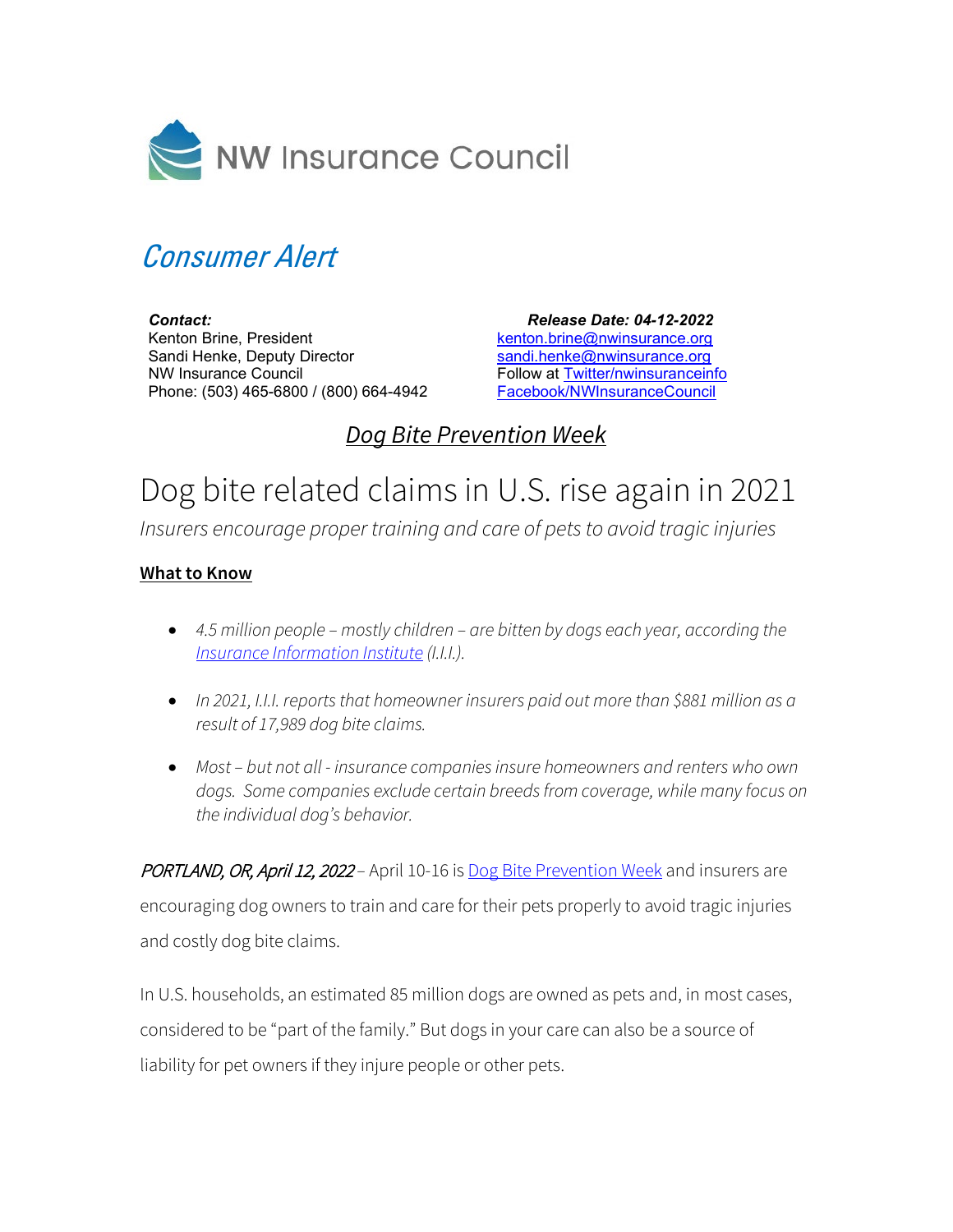The overall number of dog bite (and related injury) claims increased by 2.2 percent in 2021. Insurers nationwide paid \$881 million in claims as a result of 17,989 dog bite claims, according to the *Insurance Information Institute* (I.I.I.). The average cost paid per dog bite claim was \$49,025 in 2021, a slight decrease from \$50,245 in 2020.

More than 4.5 million people in the United States are bitten by dogs each year. According to the **American Veterinary Medical Association**, children are the most common victims of dog bites with most incidents occurring during everyday activities and while interacting with familiar dogs.

"For so many of us, our dogs are family, and millions of times each day, people and dogs interact happily, without any negative consequences," said Kenton Brine, president of the NW Insurance Council. "And most of the time, dog bites can be prevented through education and responsible dog ownership."

[Homeowners](http://www.nwinsurance.org/in_home.htm) an[d Renters insurance](http://www.nwinsurance.org/in_rent.htm) policies typically include coverage for dog bite liability, which means that if a pet you own injures another person or pet and they suffer an injury and/or seek damages, your insurance will help pay the cost of your defense and pay damages up to the limits of the policy. Most Homeowners policies provide \$100,000 to \$300,000 in liability coverage, but that figure is much lower for Renters insurance. If the claim exceeds the limit of a policy, the dog owner is responsible for any damages above that amount, including legal expenses.

Companies also offer [Umbrella Insurance](https://www.nwinsurance.org/umbrella-policy-coverage) policies, which provide additional liability coverage above the limits included in a standard home or renter policy, for an additional premium.

It's also important to contact your insurance agent to find out if your company insures your dog's breed.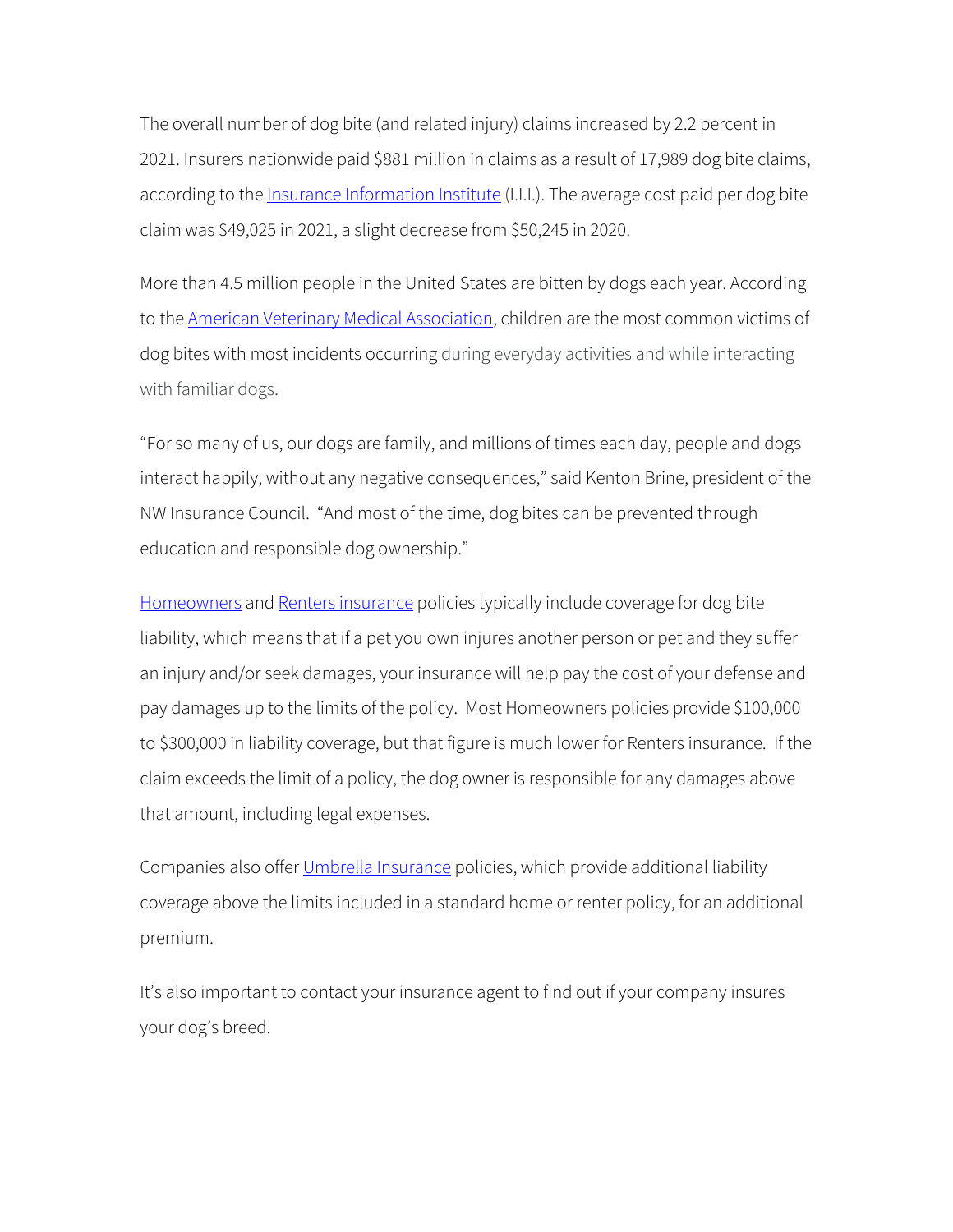Most – but not all - insurance companies insure homeowners and renters who own dogs. Some companies exclude certain breeds from coverage, while many focus on the individual dog's behavior. That means, if your dog bites someone or attacks a pet from outside your household, most insurance companies are likely to recognize your dog as an increased risk. Your insurance company then may charge a higher premium, non-renew your Homeowners or Renters insurance policy or exclude your dog from liability coverage.

"Every insurance company has its own underwriting guidelines," Brine said. "But a dog with a history of biting could be harder to insure or, at minimum, could increase your cost for Homeowners insurance."

Now that COVID-19 lockdowns and restrictions are easing and people are returning to work and activities outside the home, pets being left alone could experience separation anxiety, which could cause behavioral problems that lead to more dog bites.

[NW Insurance Council](http://www.nwinsurance.org/index.htm) and **I.I.I.** offer these tips to help reduce the risk of your dog biting someone:

- [Dog bite liability laws](https://www.iii.org/article/spotlight-on-dog-bite-liability) and breed-specific statutes vary by state and municipalities. As a dog owner, it is important to **know your state** and local laws as well as your insurance coverage.
- Spay or neuter your dog. Studies show that dogs are three times less likely to bite if they have been neutered.
- Socialize your dog so that it becomes more comfortable around people and other animals, especially if your pet has only been interacting with you and family members during quarantine. Take it slow and don't rush your dog into crowded areas or dog parks. Also, always leash your dog in public so you are better able to maintain control.